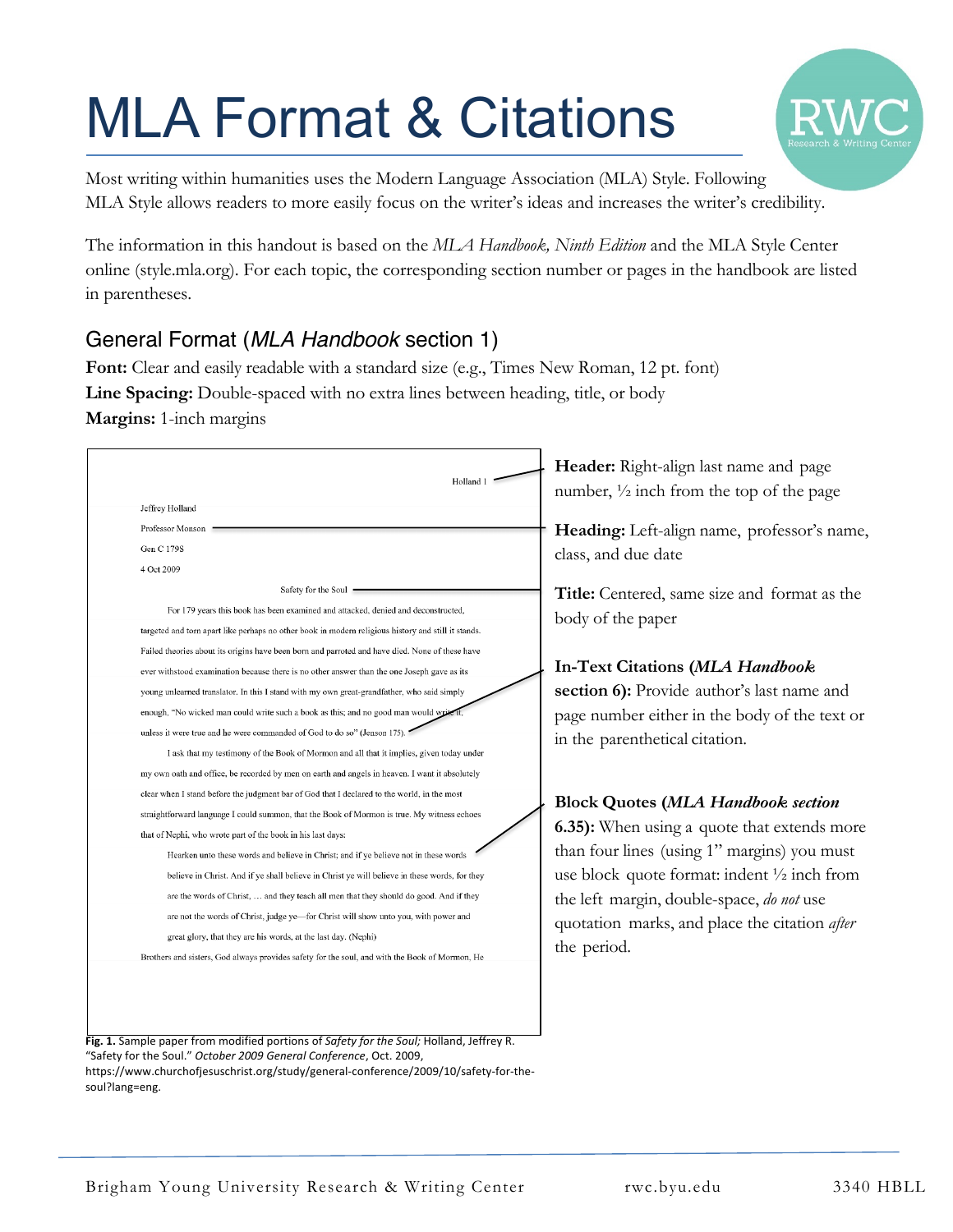# In-Text Citations Format (*MLA Handbook* pages 227–252, section 6)

In-text citations follow any incorporated sources and direct the reader to the source on the works cited page.

#### Source with Author

Any time a different work is cited in MLA, there must be an in-text citation that includes the author's last name and referenced page number, if applicable. This information can be included in parenthesis at the end of the sentence or in the normal flow of the sentence. If placed in parenthesis, the citation comes after the closing quotation mark and any other word of the sentence. Terminal punctuation (e.g., a period) follows the citation.

**Example:** In the digital age, "reading is no longer a uniquely solitary practice—it is alternately solitary and social" (Collins 208).

If the author's name is placed in the text itself when introducing the quoted or paraphrased material, only the page number would appear in the in-text citation.

**Example:** Jim Collins argues that in the digital age "reading is no longer a uniquely solitary practice—it is alternately solitary and social" (208).

#### Source with No Author

When the works cited entry begins with the title of the source (meaning no author is provided), the title is included in the in-text citation. As with using the author, the title may appear in the text itself when introducing the source material, or with the page number in parentheses. You may abbreviate the title to the first word or first couple of words when using it for your in-text citation (see *MLA Handbook* section 3.2.1).

**Example:** *Reading on the Rise: A New Chapter in American Literacy* reports that in contrast to previous studies, there has been a rise in literary reading from 2002–2008 and "a slight majority of American adults now read literature or read books" (8).

**Example:** In contrast to previous studies, there has been a rise in literary reading from 2002 to 2008 and "a slight majority of American adults now read literature or read books" (*Reading* 8).

#### Other Sources

When citing classical literature, such as *The Iliad* or *Hamlet*, omit page numbers and cite by division method (e.g. act, scene, canto, book, part) and line, separating each number with a period.

**Example:** (Shakespeare 1.5.12–13) or (Dante lines 131–132)

If no line numbers are present, cite a page number or other form of division numbering if available. For more information, refer to the "Commonly Cited Works" section of the *MLA Handbook, Ninth Edition* (page 244).

When citing an image or a figure, refer to *The MLA Style Center* (style.mla.org/formattingpapers/#tablesandillustrations).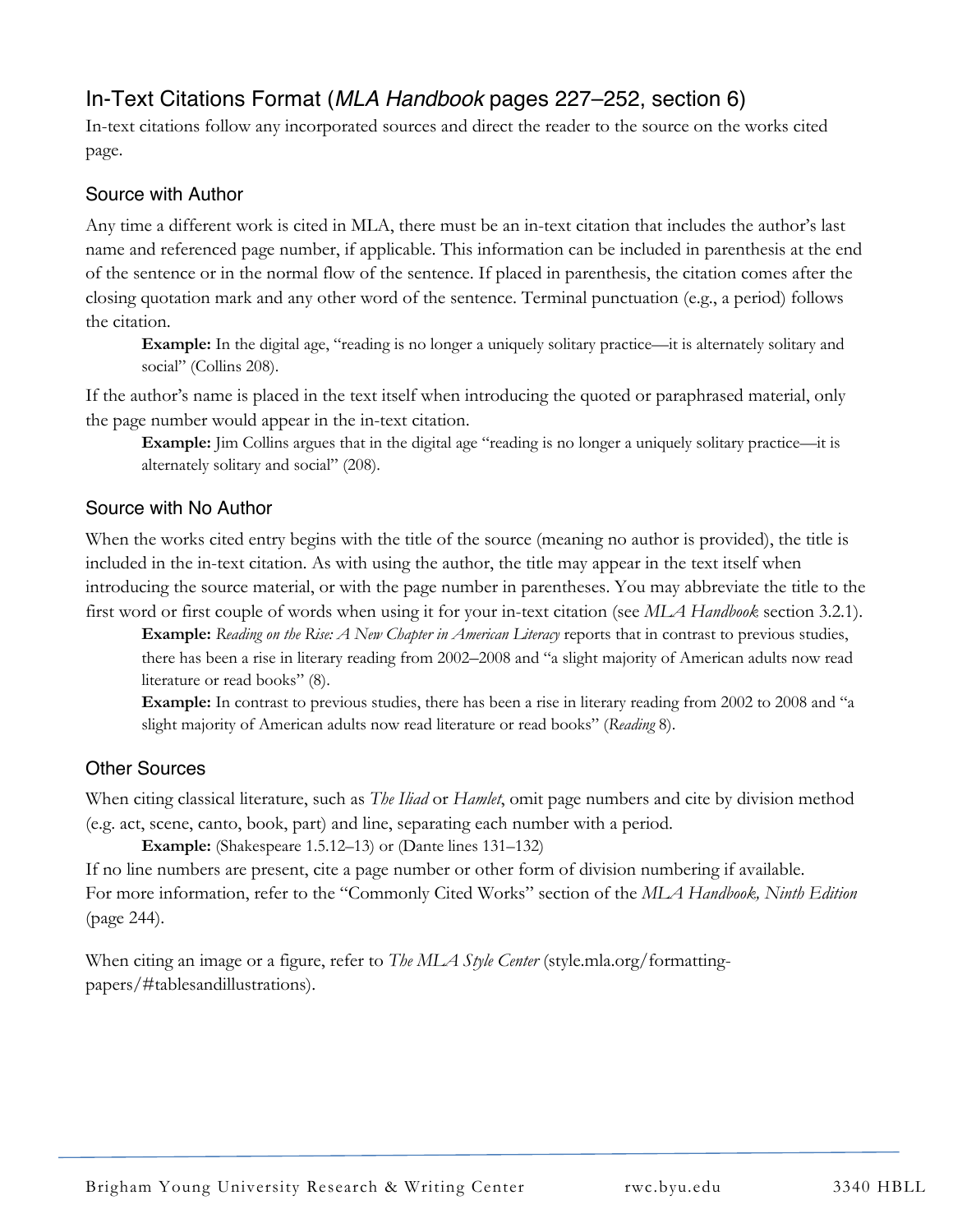# Works Cited Page Format (*MLA Handbook* section 5)

The works cited page is formatted like the rest of the paper: 1 inch margins, double-spaced, a rightaligned header that includes last name and page number. List sources alphabetically with no extra lines between sources.



**Header:** Continue the pagination from the rest of the paper.

**Title:** Center and use same size and format as the body of the paper.

#### **Hanging Indent:**

Set a  $\frac{1}{2}$  indent for citations over one line. (To set the indent in MS Word, highlight citations, right-click and select *Paragraph*. Under *Indentation,* select *Special Indent.* Click *Hanging,* and set it to ½".)

**Page Numbers:** List page numbers efficiently (e.g., *141–48* instead of *141–148*).

**Fig. 2.** Sample MLA formatted works cited page from MLA Style Center; "Second-year course in<br>African American studies." *The MLA Style Center,* Modern Language Association of America, 2016. **Fig. 2.** Sample MLA formatted works cited page from MLA Style Center; "Second-year course in

# Citations for Works Cited Page (*MLA Handbook* pages 20–53)

Each citation on a works cited page is constructed from a selection of core elements given in a specific order. This handout gives brief examples and explanations of citations from various sources and with various attributes. For more information on the following elements, visit the listed pages in the *MLA Handbook*: Authors (107-20), title of source (121-33), title of container (134-45), other contributors (145-53), version or issue number (154-64), publisher (164-72), publication date (173-86), location (187-97).

If an element (such as an author, the director of an online video, page number or publication date) is missing, do not include those elements in the citation.

# Journal Article from an Online Database

- Last name, First name. "Title of Source." *Journal Title*, volume number, issue number, publication year, page number(s). *Database Title*, doi or URL.
- Tuite, Kevin. "Agentless Transitive Verbs in Georgian." *Anthropological Linguistics*, vol. 51, no. 3/4, 2009, pp. 269–295. *JSTOR*, www.jstor.org/stable/40929716.

#### Journal Article in Print

Same as a journal article from an online database, but do not include a database title, doi, or URL.

Tuite, Kevin. "Agentless Transitive Verbs in Georgian." *Anthropological Linguistics*, vol. 51, no. 3/4, 2009, pp. 269–295.